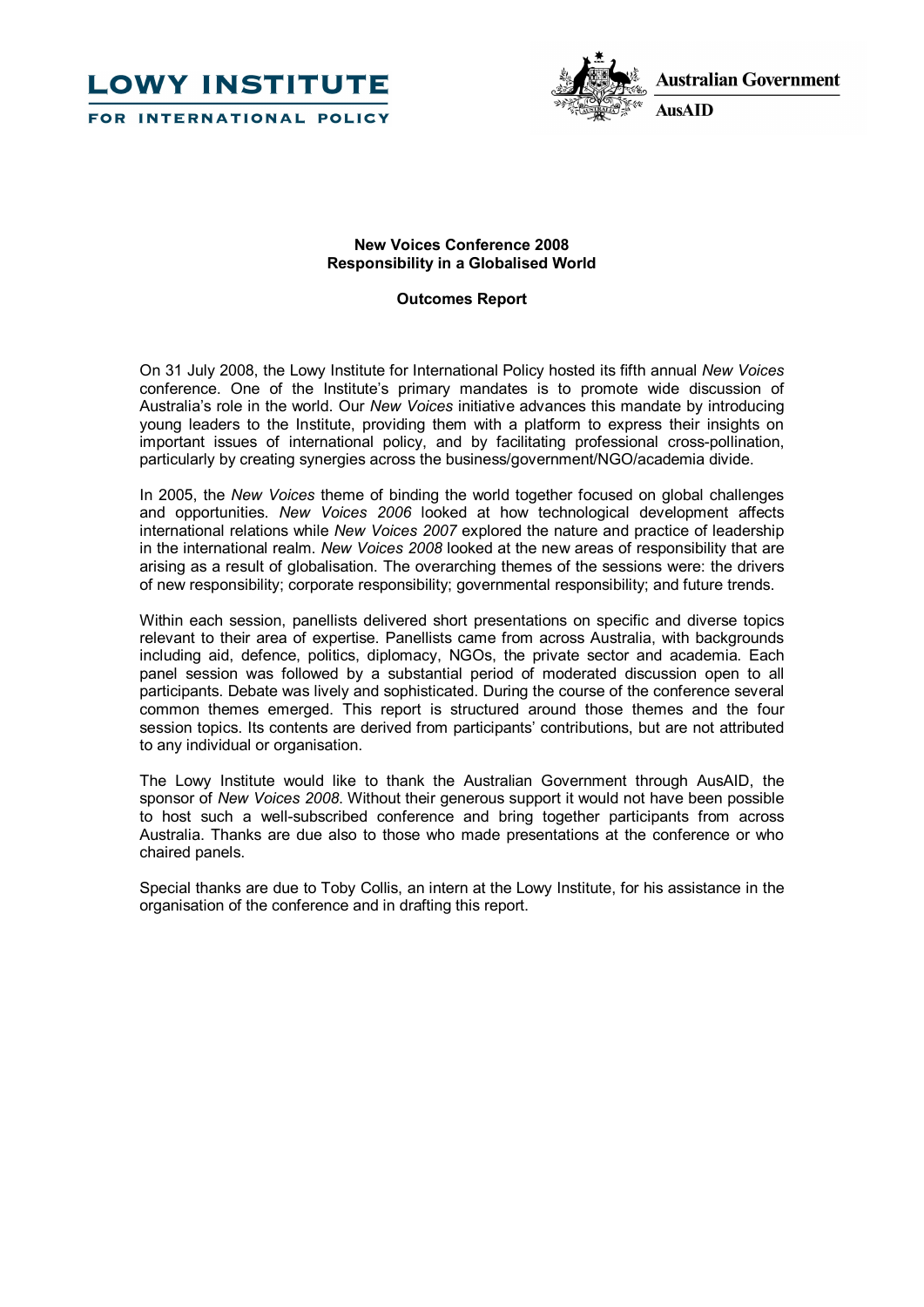## **Conference Outcomes**

*Session One: The Drivers of New Responsibility*

The 'driver' analogy asks two questions – what are the drivers and who is doing the driving?

Technology and the new media have played a well recognised role in raising awareness, drawing together otherwise scattered coalitions and allowing for instantaneous communication. This new technology has also transformed our democratic institutions from 'Politics 1.0' to 'Politics 2.0', with a move towards greater transparency, a multiplicity of voices, a focus on issues and a two-way flow of information.

NGOs are embracing this new order, harnessing new media such as the internet, so that political engagement is only limited by the digital divide. Even where a digital divide exists the spread of affordable technologies, such as 'SMS' (via mobile phones), is increasing NGOs' advocacy and outreach capabilities by, for example, allowing individuals to instantaneously bring attention to human rights abuses.

Harnessing the new media, NGOs are driving companies and governments to assume responsibility in a variety of new fields. There is now growing scrutiny of a broad spectrum of government and business practices, from local labour standards to the sustainability of operations. The relationship is not necessarily adversarial and is often one of collaboration. Companies benefit as much from sustainable operations as citizen groups. Within the ongoing cooperation between NGOs and governments/ corporations, one new area of responsibility is the role of a voluntary ombudsman, assisting these actors to uphold their regulatory or voluntary obligations.

For reasons of either enlightened stewardship, self-interest or a combination of the two, the private sector has taken the view that sustainable development is directly related to long-term financial success and is balancing the seemingly competing interests of the bottom line and social responsibility through a network of voluntary codes. Case studies were provided of major Australian companies applying these voluntary principles both internally and externally and revealed the commitment often involved in adhering to these undertakings.

The session highlighted the numerous voluntary codes that aimed to build responsibility across a broad range of fields. Often there were multiple codes and instruments trying to achieve similar objectives.

## *Session Two: Corporate Responsibility*

The corporate responsibility session looked at the place of social responsibility within business. At one end of the spectrum is Milton Friedman's 'the business of business is business'. At the other end is the recognition of the corporation as a social entity, with concrete rights and responsibilities. How companies navigate between these two poles in a globalised world was the primary area of discussion. A key point of contention within this panel was the question of how to achieve responsible practices: regulation or self enforcement?

To navigate the myriad of (sometimes conflicting) regulations and voluntary codes, one solution proposed was to redefine 'business' to include social responsibility. To avoid the over- (or under-) regulation by government, businesses could create their own ethical role in the 21 st century. This would articulate business's *modus operandi* in a world of increasing responsibility and operate as a guide for ethical business practices.

At present, corporate commitments tend to be dominated by voluntary codes and reporting initiatives such as the Global Reporting Initiative. There are no official sanctions for noncompliance but there is the powerful incentive provided by the prospect of reputational damage and, in extreme cases, the possibility of being barred from an initiative. While many initiatives are far from universal in the sense of including all relevant businesses, their reach could be expected to expand.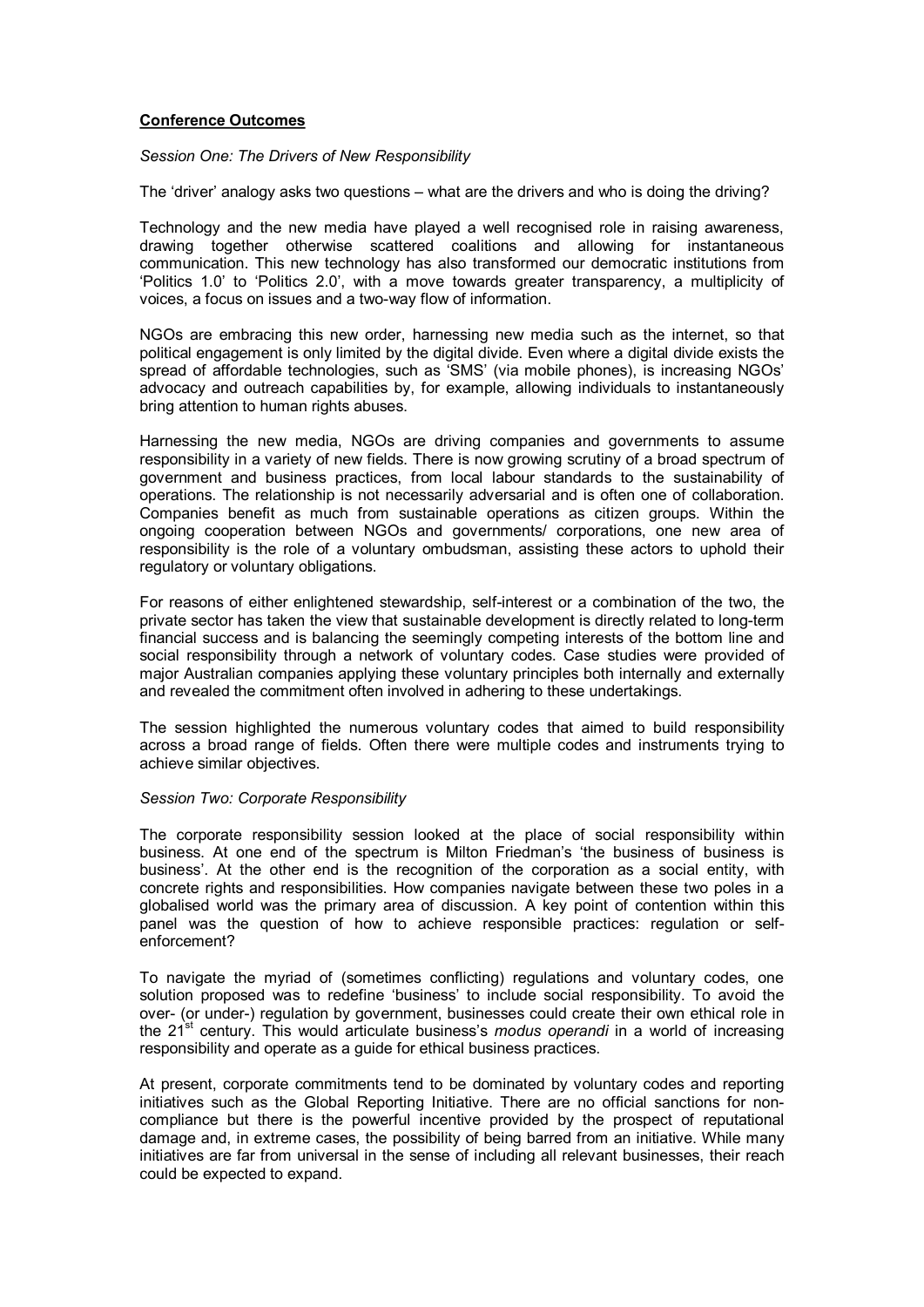Voluntary initiatives have flourished, in part, because of a lack of pre-existing structures. For example, with many environmental issues (such as climate change) sovereign states have been unable to agree on a response, leaving voluntary codes to fill the void. Pre-existing economic rules (such as within the WTO) can also undermine multilateral environmental agreements where, for example, environmental regulations may be considered technical barriers to trade. This can lead companies to worry that environmental policies will conflict with their trade obligations. To resolve this 'chilling effect' requires a recognition of the effects of WTO compliance on the environment in developing nations.

#### *Session Three: Governmental Responsibility*

National governments face unique problems in a globalised world. Globalisation has changed how we characterise issues within the world. With the rise of the new media providing instantaneous news of events, many global events now also demand a domestic response.

On a foreign policy level, one interpretation of the transformation of governmental responsibility is from reactive to active responses. The former describes the traditional response to a global event. The latter describes governments claiming responsibility over potential threats, creating global reporting structures, brokering greater international transparency and providing resources to developing countries to prevent national issues becoming international events. Examples of active diplomacy include Australian assistance to combat HIV/AIDS in Papua New Guinea, counter-terrorism cooperation with Indonesia, and regional assistance to strengthen the response to SARS outbreaks.

In terms of assigning responsibility for global challenges, this was often much harder than it appeared. Take the issue of climate change. Should the developing nations which are fast increasing their environmental impact be asked to help combat climate change at the cost of their own economic growth? Or does responsibility lie with wealthy developed nations, which have caused much greater damage over a longer period? Should we assign responsibility on the basis of climate impact per unit of output, or any number of other ways? Ifthe focus only stays on assigning responsibility, agreement will be very difficult. This approach also overlooks a critical factor in the implementation of global policies, namely the presence (or lack) of political will.

Finally, new governmental responsibilities have structurally changed government departments, with a shift towards strengthening interdepartmental relationships, communication with the public, a focus on results and increasing the centrality of our aid program which is growing substantially and in 20072008 will reach \$3.155 billion in ODA.

## *Session Four: Future Trends*

This session looked at emerging trends for addressing global challenges.

In some fields, such as private military companies operating in conflict environments, selfregulation does not always operate as well as it does in other situations. In such environments there are substantial barriers to transparency and significant financial incentives that have the potential to run up against human rights objectives. In these situations traditional government regulation is still required.

In other environments there are still significant incentives for companies to self-regulate responsibly. While increasing foreign investment in 'weak' governance environments has created unique and challenging risks, irresponsible business practices have the potential for both reputational backlash and financial damage. Strategies to minimise risk include creating inclusive business models, developing human capital, building institutional capacity and improving the 'rules of the game', the regulatory framework under which these companies operate. This not only reduces risk but also raises the companies' reputational standing.

The conference closed by examining a model of coordination implicitly running throughout each session. This 'trisector' approach brings businesses, governments and individuals